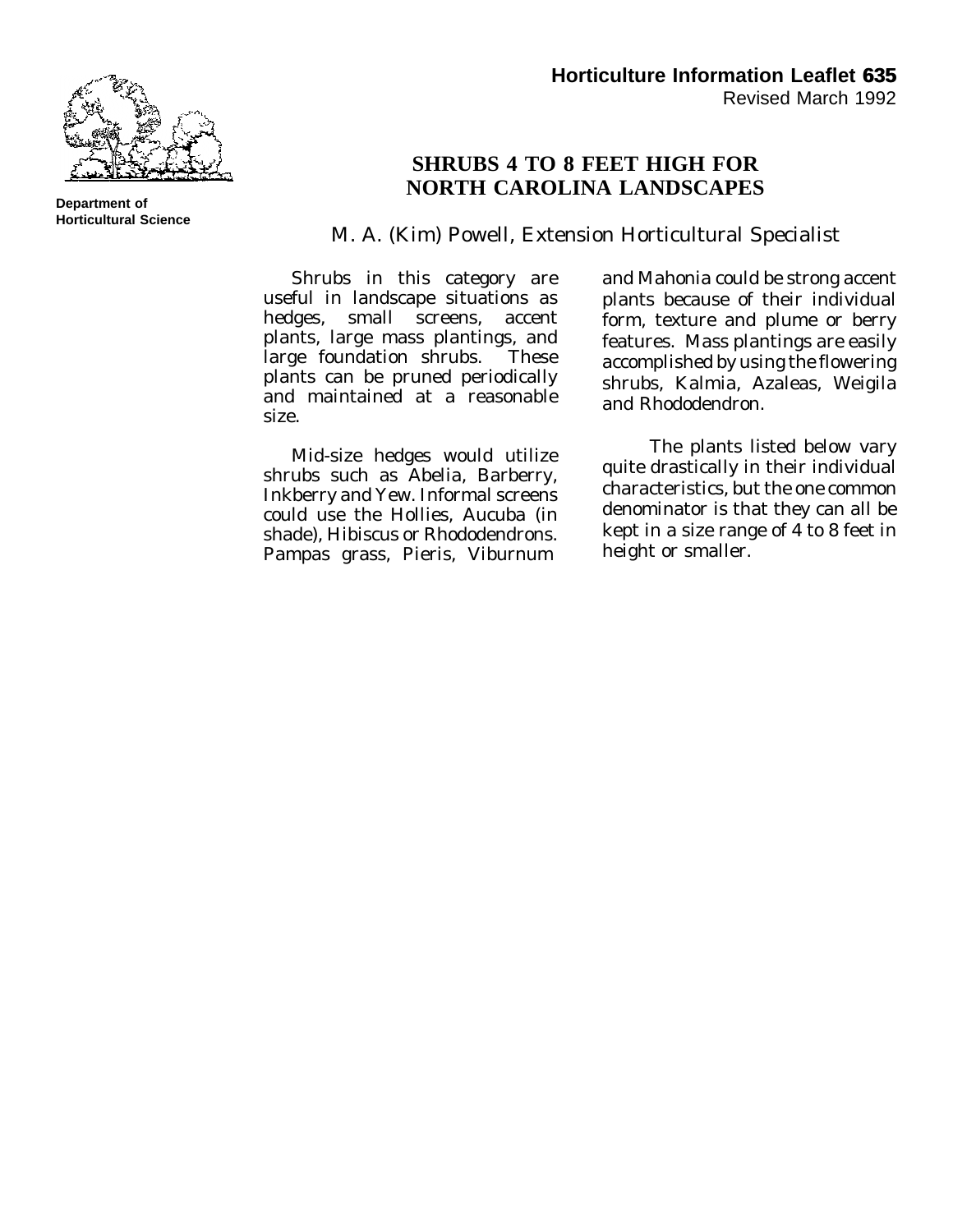| <b>Botanical Name and</b>   | Hardiness  |             | Growth   |            |                   |             | Height          |                                  |
|-----------------------------|------------|-------------|----------|------------|-------------------|-------------|-----------------|----------------------------------|
| <b>COMMON NAME</b>          | Zone Group |             | Rate     | Exposure   | Texture           | Form        | Spread          | Landscape Remarks                |
| Abelia grandiflora          | 6,7,8      | E           | moderate | sun or     | medium            | semi-       | $4 - 6'$        | Tolerant of adverse              |
| <b>GLOSSY ABELIA</b>        |            |             |          | shade      | to fine           | global      | $3-5'$          | conditions, good low             |
|                             |            |             |          |            |                   |             |                 | hedge plant                      |
| Aucuba japonica             | 7,8        | E           | moderate | shade      | coarse            | irregular   | $4 - 5'$        | 'Varigata' is a favorite         |
| AUCUBA JAPONICA             |            |             |          |            |                   | upright     | $3-4'$          | for shaded areas                 |
| Berberis julianae           | 6,7,8      | E           | slow     | sun        | fine to           | rounded/    | $5 - 6'$        | Thorns, glossy green             |
| WINTERGREEN BARBERRY        |            |             |          |            | medium            | oval        | $3-5'$          | foliage, hardiest of             |
|                             |            |             |          |            |                   |             |                 | evergreen barberries             |
| Buxus sempervirens          | 6,7,8      | $\mathbf E$ | moderate | part shade | fine              | global      | $5 - 8'$        | Used in formal designs -         |
| AMERICAN BOXWOOD            |            |             |          | shade      |                   |             | $6 - 8'$        | requires pruning to keep         |
|                             |            |             |          |            |                   |             |                 | in bounds                        |
| Cortaderia selloana         | 7,8        | $\mathbf E$ | rapid    | sun        | fine              | open        | $6 - 8'$        | Valued for fall plumes.          |
| PAMPAS GRASS                |            |             |          |            |                   | grass-like  | $6 - 8'$        | Should be pruned in spring       |
| Euonymus                    | 6,7,8      | ${\bf E}$   | rapid    | sun or     | medium            | open        | $5 - 8'$        | Do not use near patios -         |
| kiautschovicus              |            |             |          | shade      | to coarse         | broad       | $4 - 8'$        | Not as susceptible to scale      |
| SPREADING EUONYMUS          |            |             |          |            |                   | spread      |                 | as other E. species              |
| Fatsia japonica             | 7,8        | E           | rapid    | semi-shade | coarse            | irregular   | $4 - 6'$        | Useful in eastern N.C. as        |
| <b>JAPANESE FATSIA</b>      |            |             |          | shade      |                   |             | $4 - 6'$        | specimen plant                   |
| Forsythia intermedia        | 6,7,8      | D           | rapid    | sun        | medium            | erect with  | $6 - 8'$        | Valued for early spring flowers, |
| <b>BORDER FORSYTHIA</b>     |            |             |          |            |                   | arching     | $6 - 8'$        | several cultivars available      |
|                             |            |             |          |            |                   | branches    |                 |                                  |
| Gardenia jasminoides        | 8          | E           | moderate | sun, part  | medium            | rounded     | $4 - 6'$        | Fragrant white flowers           |
| CAPE-JASMINE                |            |             |          | shade      |                   |             | $4 - 5'$        | Is not cold hardy                |
| Hibiscus syriacus           | 6,7,8      | D           | rapid    | sun        | medium            | upright     | $6 - 8'$        | Showy summer flowers             |
| SHRUB ALTHEA-ROSE OF SHARON |            |             |          |            |                   |             | $7 - 8'$        |                                  |
| Ilex cornuta                | 6,7,8      | E           | moderate | sun        | coarse            | rounded     | $4 - 6'$        | 'Burfordi nana'                  |
| DWARF BURFORD HOLLY         |            |             |          |            |                   |             | $4 - 6'$        |                                  |
| Ilex crenata                | 6,7,8      | $\mathbf E$ | moderate | sun        | medium to rounded |             | $4 - 6'$        | 'Hetzi'                          |
| <b>JAPANESE HOLLY</b>       |            |             |          |            | coarse            |             | $3-5'$          | 'Rotundifolia'                   |
| Ilex glabra                 | 6,7,8      | $\mathbf E$ | moderate | sun        | medium            | rounded     | $6 - 8'$        | Excellent for foundation         |
| <b>INKBERRY</b>             |            |             |          |            |                   |             | $6 - 8'$        | "naturalistic" planting          |
| Kalmia latifolia            | 6,7        | Е           | slow     | semi-      | medium            | upright     | $4 - 6'$        | Native to many areas of N.C.     |
| MOUNTAIN LAUREL             |            |             |          | shade      |                   |             | $3-5'$          | Good for "naturalizing"          |
| Lonicera nitida             | 6,7,8      | E           | moderate | sun-       | fine              | oval        | $5 - 6'$        | Beautiful foliage-Several        |
| <b>BOX HONEYSUCKLE</b>      |            |             |          | semi-shade |                   | rounded     | $3-4'$          | cultivars have pendulating       |
|                             |            |             |          |            |                   |             |                 | branches                         |
| Mahonia bealei              | 6,7,8      | E           | moderate | semi-shade | coarse            | upright     | $6 - 7'$        | Good when used in                |
| LEATHERLEAF MAHONIA         |            |             |          |            |                   |             | $2 - 3'$        | contemporary designs             |
| Mahonia pinnata             | 6,7,8      | ${\bf E}$   | slow to  | part shade | medium            | upright     | $4 - 6'$        | Excellent specimen               |
| CALIFORNIA HOLLY GRAPE      |            |             | moderate |            | to coarse         | branches    | $2 - 3'$        |                                  |
| Nandina domistica           | 7,8        | ${\bf E}$   | moderate | sun        | medium to         | upright     | $4 - 6'$        | Produces beautiful clusters      |
| <b>NANDINA</b>              |            |             | to fast  | semi-shade | fine              |             | $2 - 3'$        | of berries in winter             |
| Osmanthus                   | 6,7,8      | E           | slow     | semi-shade | fine              | rounded     | $\frac{4-6}{ }$ | Good shrub for color contrast    |
| heterophyllus 'Varigatus'   |            |             |          |            |                   |             | $4 - 5'$        |                                  |
| VARIGATED FALSE HOLLY       |            |             |          |            |                   |             |                 |                                  |
| Pieris floribunda           | 6,7        | $\mathbf E$ | slow     | shade      | medium            | oval        | $4 - 6'$        | Very cold hardy                  |
| MOUNTAIN ANDROMEDA          |            |             |          |            |                   | habit       | $3-4'$          | Nice specimen plant              |
| Pieris japonica             | 6,7        | $\mathbf E$ | slow     | shade to   | medium            | upright,    | $4 - 6'$        | Several cultivars available      |
| JAPANESE ANDROMEDA          |            |             |          | part shade |                   | tight habit | $4 - 6'$        |                                  |
| Raphiolepis umbellata       | 7,8        | ${\bf E}$   | slow     | sun        | medium to         | upright     | $4 - 6'$        | Rather open appearance-Good      |
| YEDDO-HAWTHORN              |            |             |          |            | coarse            | open        | $5 - 6'$        | for coastal areas of N.C.        |
|                             |            |             |          |            |                   |             |                 |                                  |